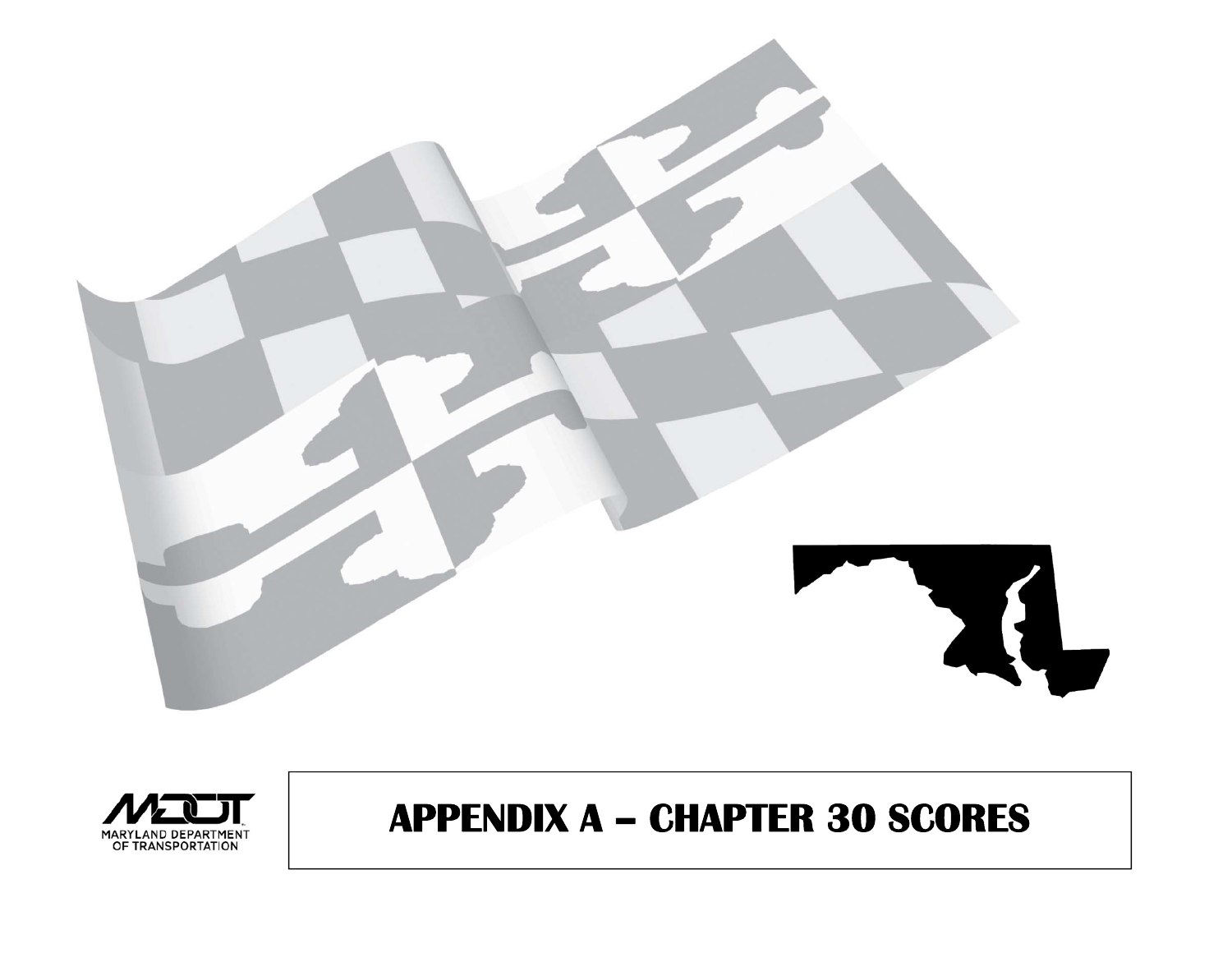## **Appendix A: Chapter 30 Project Scores Final FY 2022-2027 CTP**

The Maryland Department of Transportation (MDOT) evaluates major transportation projects through a project-based scoring model that is required by the Maryland Open Transportation Investment Decision Act – Application and Evaluation (Chapter 30). Major transportation projects are defined as highway and transit capacity projects over \$5 million. The major transportation projects evaluated through the scoring model in this year's CTP and their corresponding scores are shown below. Please note that the maximum allowable score for any project was determined to be 2000. The project prioritization model required under Chapter 30 does not select major transportation projects for funding, but it is one of many tools MDOT utilizes in its project evaluation and selection process.

| <b>Project Name</b>                                                                       | <u>Sponsor</u>             | <b>Score</b> | <b>Rank</b> |
|-------------------------------------------------------------------------------------------|----------------------------|--------------|-------------|
| I-270 and I-495 (I-70/US 40 to MD 355 to Virginia state line)                             | <b>MDOT SHA</b>            | 2000.00      |             |
| MD 3 (MD 32 to St. Stephens Church Road)                                                  | <b>Anne Arundel County</b> | 1366.69      | 2           |
| Parole Transportation Center                                                              | <b>Anne Arundel County</b> | 588.63       | 3           |
| MD 170 (MD 100 to south of MD 174)                                                        | <b>Anne Arundel County</b> | 219.35       | 4           |
| MD 214 (MD 468 to Oakford Avenue)                                                         | <b>Anne Arundel County</b> | 102.08       | 5           |
| <b>Odenton MARC Garage</b>                                                                | <b>Anne Arundel County</b> | 71.63        | 6           |
| US 40 & Otsego Street/Ohio Street Intersection                                            | <b>Harford County</b>      | 67.71        |             |
| MD 175 (US 1 to Dorsey Run Road)                                                          | <b>Howard County</b>       | 54.22        | 8           |
| US 50/US 301 (MD 2/MD 450 to Chesapeake Bay Bridge)                                       | <b>Anne Arundel County</b> | 39.52        | 9           |
| US 220 and MD 53 at Cresaptown                                                            | <b>MDOT SHA</b>            | 36.14        | 10          |
| MD 194 (MD 26 to Devilbiss Bridge Road)                                                   | <b>Frederick County</b>    | 35.37        | 11          |
| US 29 (Seneca Drive to Middle Patuxent River)                                             | <b>Howard County</b>       | 24.63        | 12          |
| MD 175 (MD 170 to west of MD 295)                                                         | <b>Anne Arundel County</b> | 22.83        | 13          |
| MD 18 (Castle Marina Road to the Kent Narrows)                                            | Queen Anne's County        | 22.75        | 14          |
| MD 586 Veirs Mill Road Bus Rapid Transit (Wheaton Metro to Montgomery C Montgomery County |                            | 21.70        | 15          |
| I-95 (MD 32 to MD 100)                                                                    | <b>MDOT SHA</b>            | 20.51        | 16          |
| MD 85 (Guilford Drive to south of Ballenger Creek)                                        | <b>Frederick County</b>    | 20.30        | 17          |
| MD 2 (US 50 to Wishing Rock Road)                                                         | <b>Anne Arundel County</b> | 16.82        | 18          |
| MD 5 (MD 246 to MD 471)                                                                   | St. Mary's County          | 16.35        | 19          |
| US 15/US 40 (I-70 To MD 26)                                                               | <b>Frederick County</b>    | 15.95        | 20          |
| MD 22 (Thomas Run Road to Glenville Road)                                                 | Harford County             | 15.86        | 21          |
| MD 26 (MD 32 to Liberty Reservoir)                                                        | <b>Carroll County</b>      | 12.30        | 22          |
| I-81 (north of MD 63/MD 68 to Pennsylvania state line)                                    | <b>Washington County</b>   | 11.17        | 23          |
| MD 198 (MD 295 to MD 32)                                                                  | <b>Anne Arundel County</b> | 9.98         | 24          |